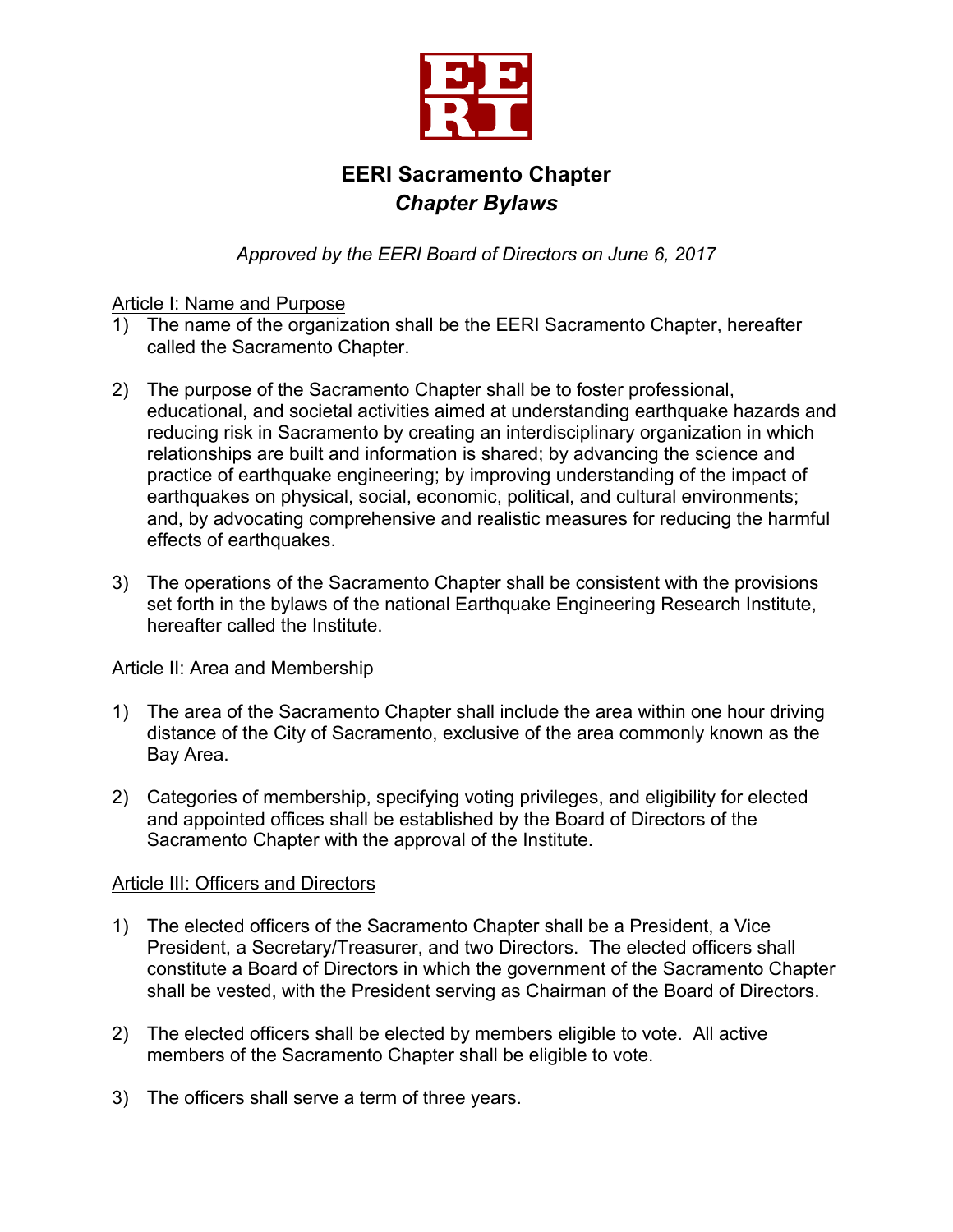- 4) Elected officers shall be eligible to serve no more than two consecutive terms in any single capacity as voting members of the Board of Directors.
- 5) All terms start at the opening of the Board of Directors meeting immediately following the election and continue until successors are elected and assume offices.
- 6) An officer succession plan that shows the terms of all officers and directors shall be maintained by the Secretary/Treasurer and shall be approved annually at the Board of Directors meeting immediately following the election.
- 7) In the event of a vacancy in the office of President, the vacancy shall be filled for the duration of the term by the Vice President. The position vacated by the Vice President shall be filled in accordance with these bylaws.
- 8) In the event of a vacancy in the office of Vice President, the vacancy shall be filled for the duration of the term by the Secretary/Treasurer. The position vacated by the Secretary/Treasurer shall be filled in accordance with these bylaws.
- 9) In the event of a vacancy in the office of Secretary/Treasurer, the vacancy shall be filled for the duration of the term by one of the elected Directors as appointed by a majority of the Board of Directors. The vacated elected Director position shall be filled in accordance with these bylaws.
- 10) In the event of a vacancy before the end of the term of an elected Director, the vacancy shall be filled for the duration of the term by an appointment made by a majority of the Board of Directors. An appointed Acting Director will serve as a voting member of the Board of Directors. An Acting Director remains eligible to serve two consecutive terms on the Board of Directors.
- 11) Ex officio (non-voting) Directors may be appointed by the Board of Directors to head specific activities for specified terms not exceeding three years, unless reappointed by the Board of Directors.
- 12) The Board of Directors shall oversee the preparation of an Annual Report that shall be submitted to the Institute.
- 13) At meetings of the Board of Directors, a majority of the elected officers shall constitute a quorum.

## Article IV: Nomination and Election of Officers

- 1) Elections shall be held in October once every three years.
- 2) The Secretary/Treasurer shall send a letter to all active Sacramento Chapter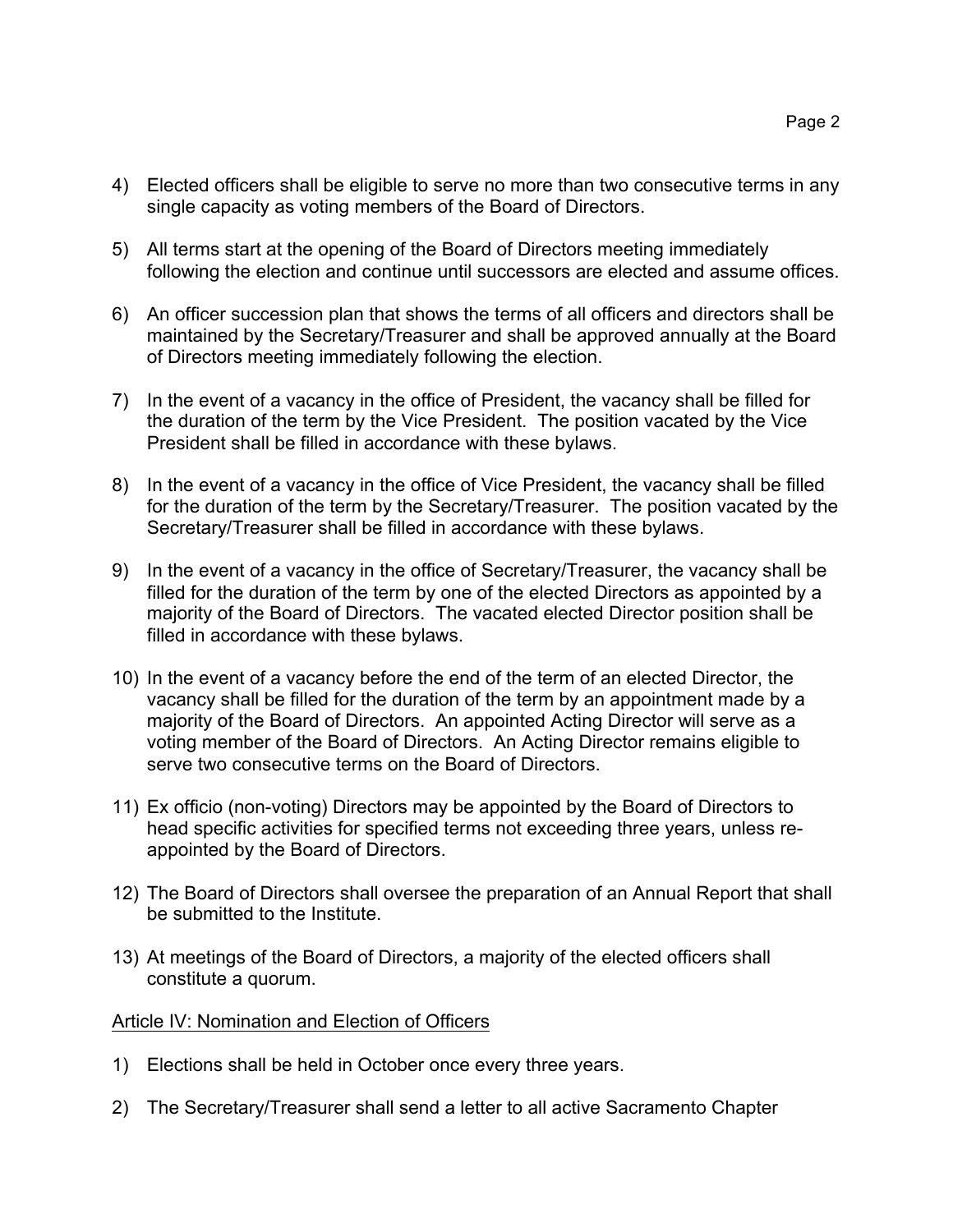members requesting nominations for the elected officer positions not less than 40 days previous to the start of the election.

- 3) All nominations returned to the Secretary/Treasurer within 15 days of the request for nominations shall be counted. For a nominee to be considered eligible for election they must consent to serve the full term if elected, and must be active members of the Institute and of the Sacramento Chapter.
- 4) If any position up for election does not have at least one eligible candidate nominated, then the Board of Directors shall appoint additional candidates for the ballot. Members of the current Board of Directors shall not be eligible for appointment.
- 5) The Secretary/Treasurer shall send a ballot containing a list of official nominees and a space for a write-in vote for each elected office to each member of the Sacramento Chapter at least 20 days previous to the day established as the deadline for receiving ballots.
- 6) Ballots returned to the Secretary/Treasurer up to the time of counting shall be counted by two tellers appointed by the Board of Directors. For each office, the candidate receiving the highest number of votes cast shall be declared elected. In the event of a tie, the Board of Directors shall have the deciding vote.

## Article V: Board of Directors Meetings

- 1) The Board of Directors shall hold at least four meetings per year.
- 2) Notice of call for a Board of Directors Meeting shall be given to Board members not less than seven days in advance of the meeting date.
- 3) All meetings of the Board of Directors of the Sacramento Chapter shall be governed by Robert's Rules of Order, Revised, except as provided by these bylaws.
- 4) Either the President or a quorum of the Board of Directors can call special meetings.

#### Article VI: Meetings

- 1) The Sacramento Chapter shall hold meetings at least two times annually.
- 2) Meetings shall be organized and managed by the Board of Directors or by a committee appointed by the Board of Directors.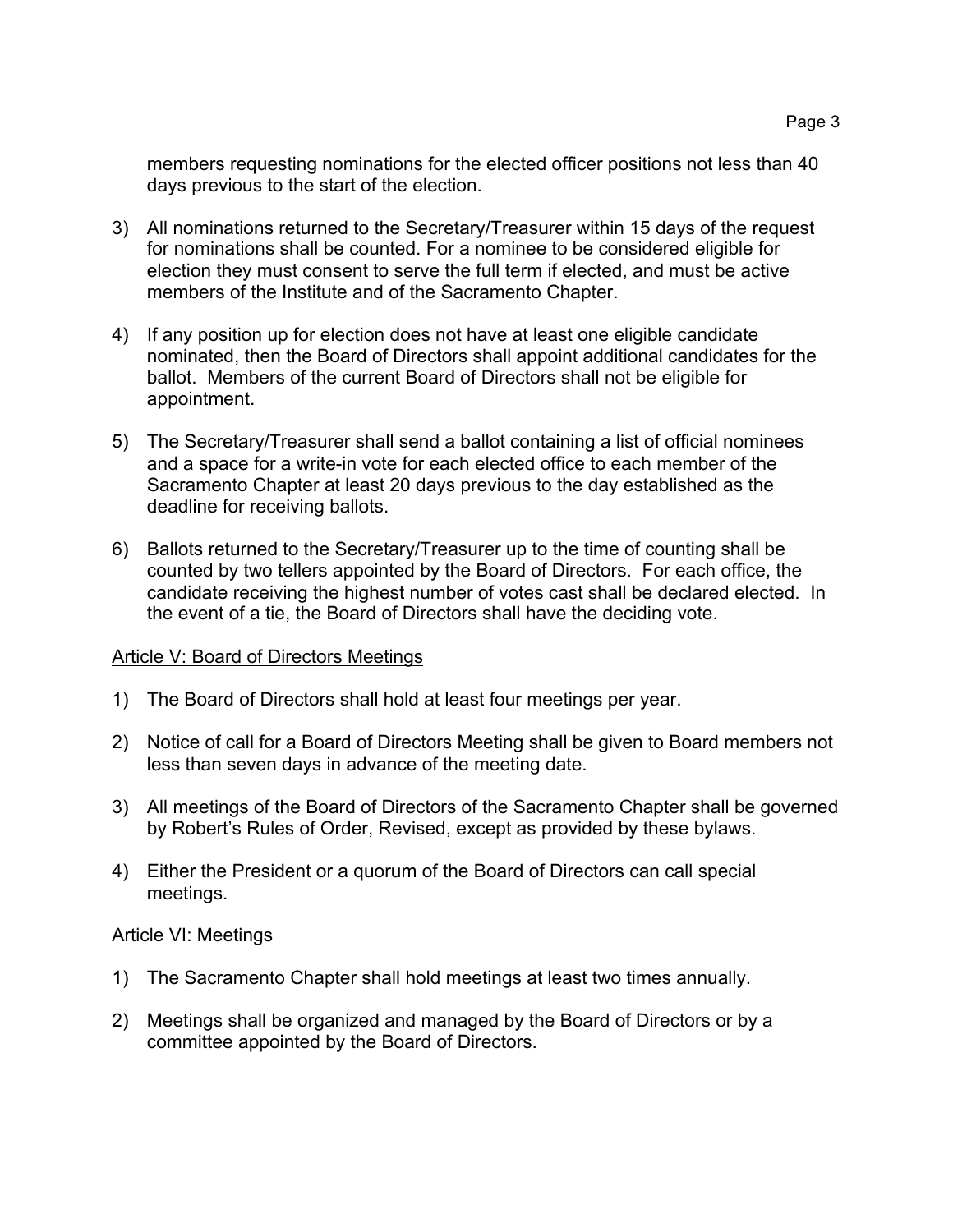#### Article VII: Committees

- 1) The President shall appoint committees deemed necessary by the Board of Directors.
- 2) These committees will determine their own organizational structure based on the needs of the committee.
- 3) The normal duration of the committee is three years, but re-authorization of the committee can be made by the Board of Directors.
- 4) The committee will provide an annual summary of activities, expenses, and budget, as appropriate to the Board of Directors.

#### Article VIII: Bylaw Amendments

- 1) Bylaws may be adopted or amended only by the following procedures:
- 2) Any member may propose an amendment to the bylaws.
- 3) The Board of Directors may approve by majority vote the proposal for balloting, revising it as needed.
- 4) The Secretary/Treasurer shall send a ballot showing the approved proposal to each eligible voter at least 20 days previous to the day established as the deadline for receiving ballots.
- 5) To become effective, the bylaws or amendments thereto shall receive an affirmative vote of not less than a majority of the responding voters and shall be approved by the Institute.
- 6) Operations of the Sacramento Chapter not specifically addressed by the current bylaws shall be at the discretion of the Board of Directors, consistent with the bylaws of the Institute.

#### Article IX: Dues, Finances, and Assets

- 1) Activities of the Sacramento Chapter shall be financed by annual chapter dues collected by the Institute, expense allocations from and as approved by the Institute, net proceeds from Sacramento Chapter sponsored activities, and grants received by the Sacramento Chapter.
- 2) The Board of Directors shall determine the amount of the dues at a meeting prior to October of each year.